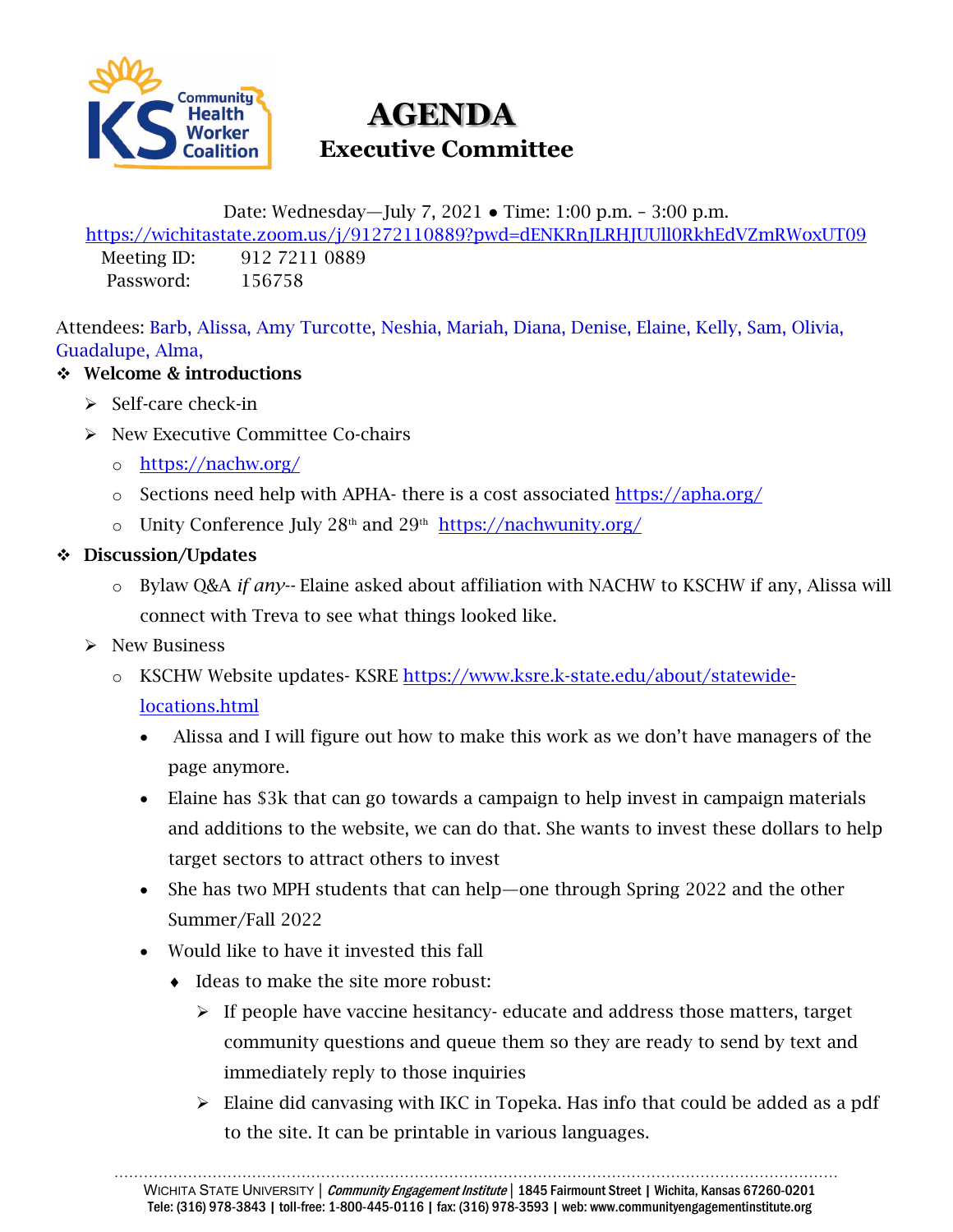- $\triangleright$  Somehow connect the efforts of extension with that of the subjects that arise with CHW
- $\triangleright$  Guadalupe—has CHW that do canvasing too. People are saying they are waiting on the vaccine to be made mandatory, COVID is made up, waiting for COVID to go away. Information regarding the Delta Variant is provided. Where to get tested and vaccinated, how the variant is affecting people. They offer the whole package of info in addition to their normal CHW work. Building Vaccine competence presentation—there was a lot of info about vaccine. Dr that was there said we need to reach out to the community and this went very well. They were excited about CHWs. They plan to do the same presentation, but in Spanish. We should have success stories in the web site to showcase our CHW's work and impact in the community
- $\triangleright$  Kelly—getting the word out is challenging due to handouts being obsolete, they try to do social media and there is so much noise.
- $\triangleright$  Alma is an expert web designer
- o Future planning- non-profit status
	- Funding opportunities
	- Avoid the exhaustion of all of the hoops to jump through
	- We could get an atty to help at little cost to expedite the process
	- Tax deductible donations
	- Credibility
	- Ability to accept donations
	- Become employer-friendly
	- Insulation from the whims of politics
	- Who will staff and support and how will they get paid?
	- There are two types to file based on the level of income you anticipate
		- ♦ This is complicated
		- ♦ Think ahead
		- ♦ You have to file taxes
		- ♦ Quarterly meetings
		- ♦ Bylaws
		- ♦ Labor to sustain the status 990 form
		- ♦ Bookkeeping
	- What about a body for certification?
	- Ownership of the curriculum